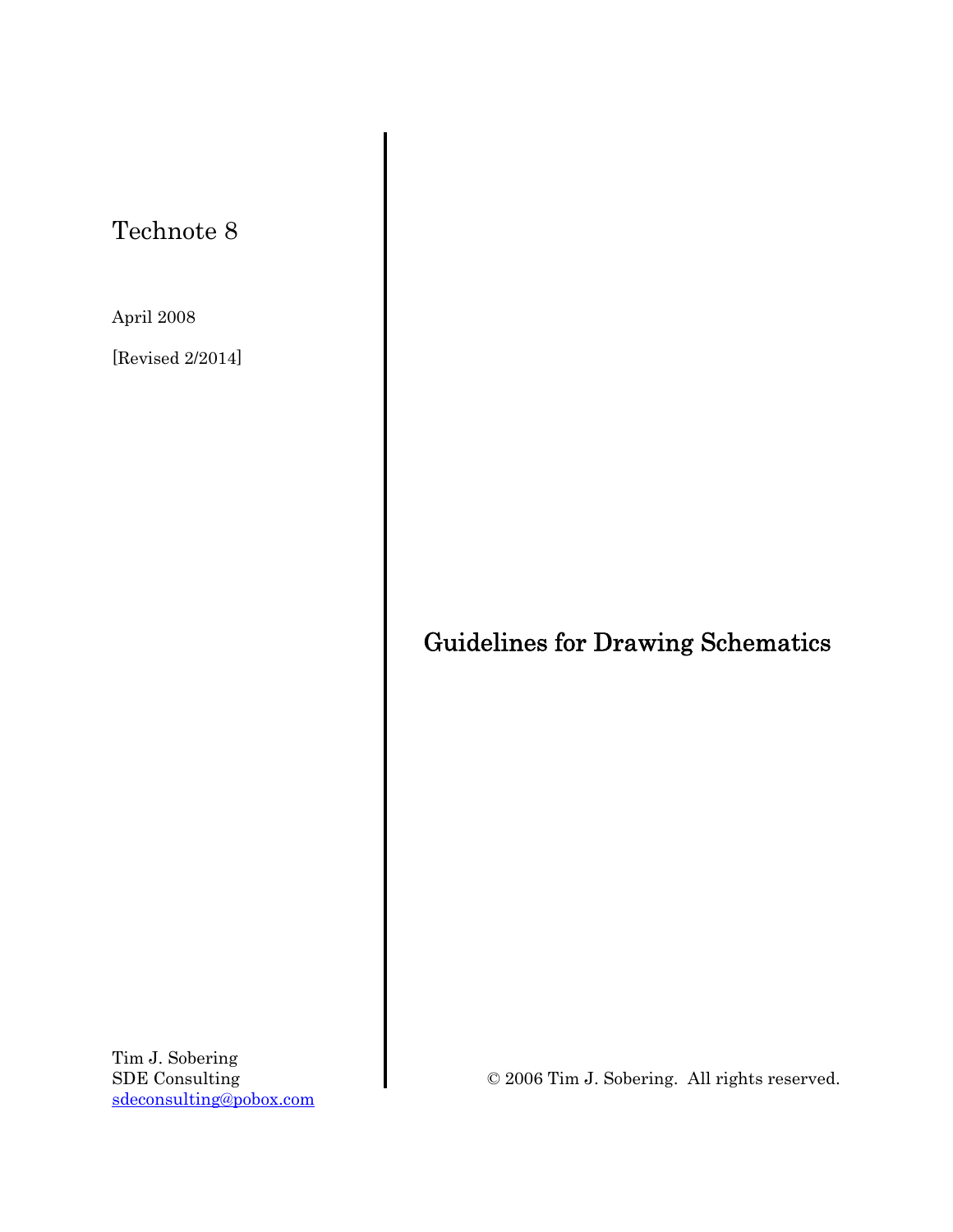### Guidelines for Drawing Schematics1

For the Electrical Engineer, electronics symbols are our "words" and the schematic is our "novel". And just as a poorly written document can cause confusion or disaster, "misreading" a poorly drawn schematic can cause a range of problems from a non-functional circuit to a fire, explosion, or electrocution.

There are a number of standards for schematic symbols and how to interconnect them. Some examples are:

IEEE Std 91, IEEE Standard Graphic Symbols for Logic Functions.

IEEE Std 315, IEEE Standard Graphic Symbols for Electrical and Electronics Diagrams (Including Reference Designation Letters).

IEEE Std 991, IEEE Standard for Logic Circuit Diagrams.

There are also a lot of web sites such as:

http://library.thinkquest.org/10784/circuit\_symbols.html

http://en.wikipedia.org/wiki/Circuit\_diagram

And, just to make this more confusing, some companies have their own unique rules for schematics or continue to use outdated symbols. Finally, symbols used internationally can be different than what we are used to in the U.S. For example, the resistor symbol commonly used in the U.S. is different than what is used internationally.



Figure 1. Standard resistor symbols

Reading standards can easily cure insomnia, but following them can be quite important especially when working in large, multi-company, or international project teams. And frankly, as a future engineer, you are obligated to learn how to do all of this correctly. Hey...you picked this field...I didn't make you enroll in it.

As students, only portions of the discussion below will apply depending on the purpose of your drawing and the requirements of individual faculty. Regardless, schematics should be neat and properly drawn for a given purpose. Properly drawn will be discussed more below. Neat means that all schematics are drawn and labeled either with a straight edge and templates, or preferably with a CAD system or other computed-based drawing package2. There are a lot of free software packages that can be downloaded for this purpose. But "neat" goes beyond simply having straight lines. Your schematic should organize and align

 $\overline{a}$ <sup>1</sup> While some of the information in this document comes from authoritative sources, much of the commentary is based on professional experience, and as such, represents the opinion of the Author. All information contained herein is subject to revision. However, credit does need to be given to Dwight W. Gordon, "Computer Engineering – Guidelines for Hardware Diagrams", Fall 1990, as well as to a number of the EECE Department Faculty. Another good reference is Horowitz and Hill, *The Art of Electronics, Second Edition*, Appendix E, 1989. <sup>2</sup> There is nothing wrong with a hand drawn schematic – designers use them all the time to illustrate vario points or to brainstorm. And while some very good designers hand drawn scribbles have become quite famous, you are not Bob Pease. Work that you turn in to your instructor or to your boss should look good.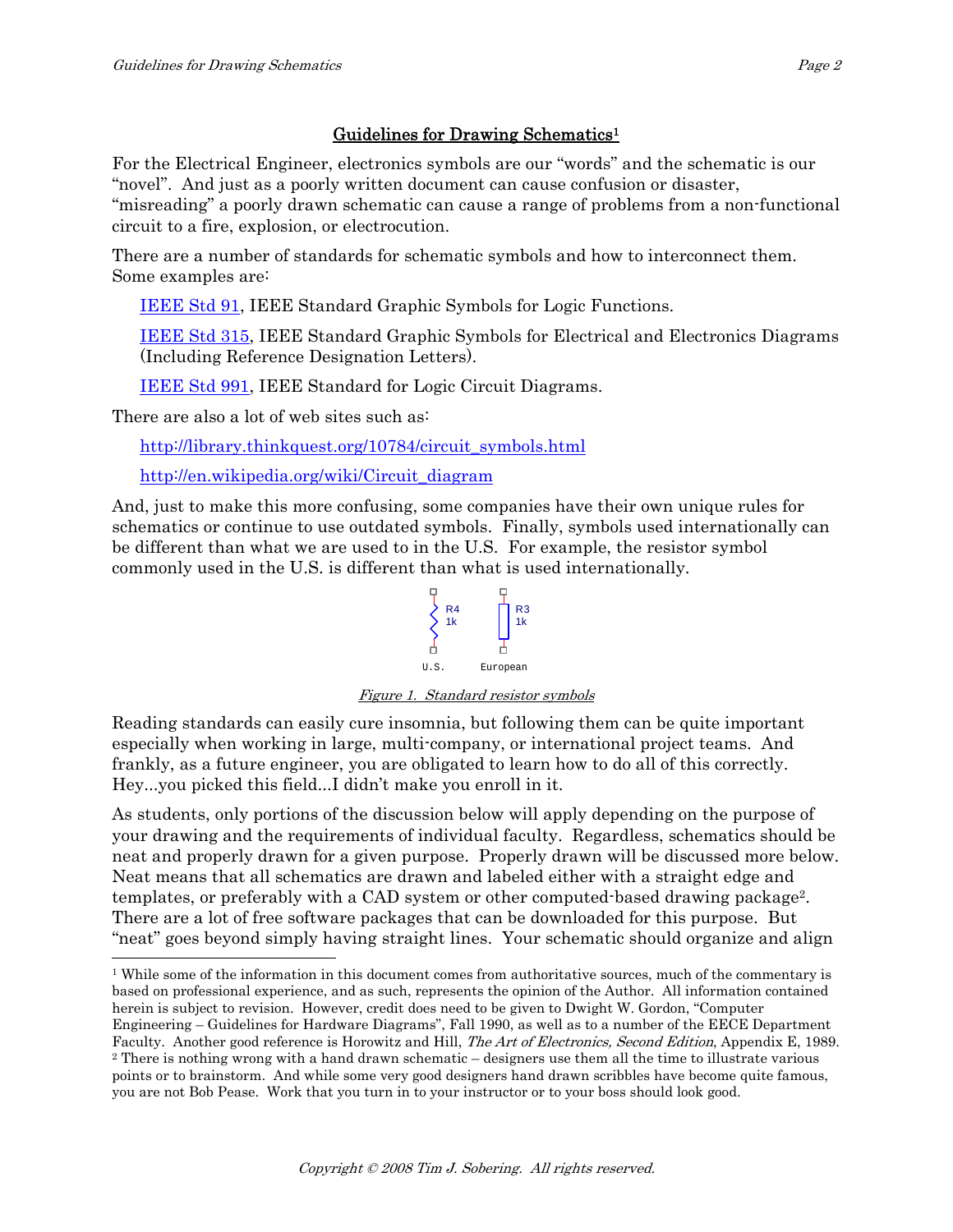components so that it is easily "read". Picking a uniform spacing between components also helps make the drawing look better.

As to defining "properly drawn", the ultimate purpose of the schematic needs to be taken into account as well as the intended audience. A schematic serves multiple purposes. First, and probably most important, is that the schematic accurately represent your design. Signals and voltages should be labeled, parts identified, pins properly connected, and unused pins marked (if unconnected) or "handled" properly (such as extra parts in a multipart package). This way the schematic will provide a minimum representation of what you are trying to make. This level of detail is often sufficient for homework, initial design calculations, or as a starting point for a conceptual design review.

At the next level, a schematic should contain sufficient information to afford anyone a high probability of building the circuit successfully. After all, building a working circuit is usually the goal3. Often this is someone less technical such as the person doing the board layout or your technician<sup>4</sup>. In addition to having proper connectivity so that the netlist<sup>5</sup> is accurate, this means that you need to add ancillary information to the schematic such as "D3 must be thermally bonded to U7" or "All capacitors are 10%, 100V, X7R Ceramic unless otherwise noted". Most schematic CAD tools will also generate a parts list (or "Bill of Materials", BOM), provided you enter sufficient information into the tool. The BOM should describe every part in sufficient detail so that it can be specified and purchased, and also identified on the schematic and the PC board. Reference designators (R1, C10, D123) serve for identification. Other information like component tolerances, power dissipation, and the package type (footprint – the physical representation of the symbol) are included. Anyone who has tried to kludge a 2 watt resistor into a ¼ watt resistor footprint understands the important of this information being accurate. Imagine what would happen to your career if the Purchasing Department buys 200,000 parts in DIP packages when you actually designed with SOIC packages on your board. A lot of CAD packages will try to do this work for you by pre-linking symbols and footprints, but you still need to verify this information and provide much of it yourself as there are just too many possibilities to make a generic choices. I have also found errors in symbol pinouts from software vendors, so "Buyer Beware".

The next purpose of the schematic is for debugging your circuit. This (combined with a board layout drawing) is your roadmap for tracing signals and checking voltages and finding out what is wrong<sup>6</sup>. Do the signals on the schematic flow and can they be followed easily? Or do they cross over and loop back to where it is a challenge to figure out which pin connects to which other pin? There are a couple schools of thought here. Technicians, particularly those with graying hair, prefer to have the schematic for the entire circuit or

<sup>3</sup> In reality, there are "construction" schematics, "simulation" schematics, and "simplified" schematics we use to illustrate a point. You should work to be neat and organized regardless of the final purpose.<br><sup>4</sup> Never underestimate a Technician's skill. They often know more than the Engineers involved, particularly

when it comes to making everything work "in real life". But also remember they cannot read you mind, so they can only work with the information they give you and their experience. 5 A Netlist is a description of the design that is used in the transition from the schematic to a PC board layout.

It can be as simple as a list which says "U1 pin 1 connects to R3 pin 2", but in reality most are not formatted to be readable by the operator. A netlist also contains information as to the package for each component (8-pin DIP, 16-pin SOIC, etc.)

<sup>6</sup> Nothing is wrong? Then clearly you were not the one who designed it, or you are not testing it right. A fundamental fact of engineering and design is that everything goes wrong. Nothing works right the first time. It is the good engineer who knows how to make it work (especially when it is someone else's design).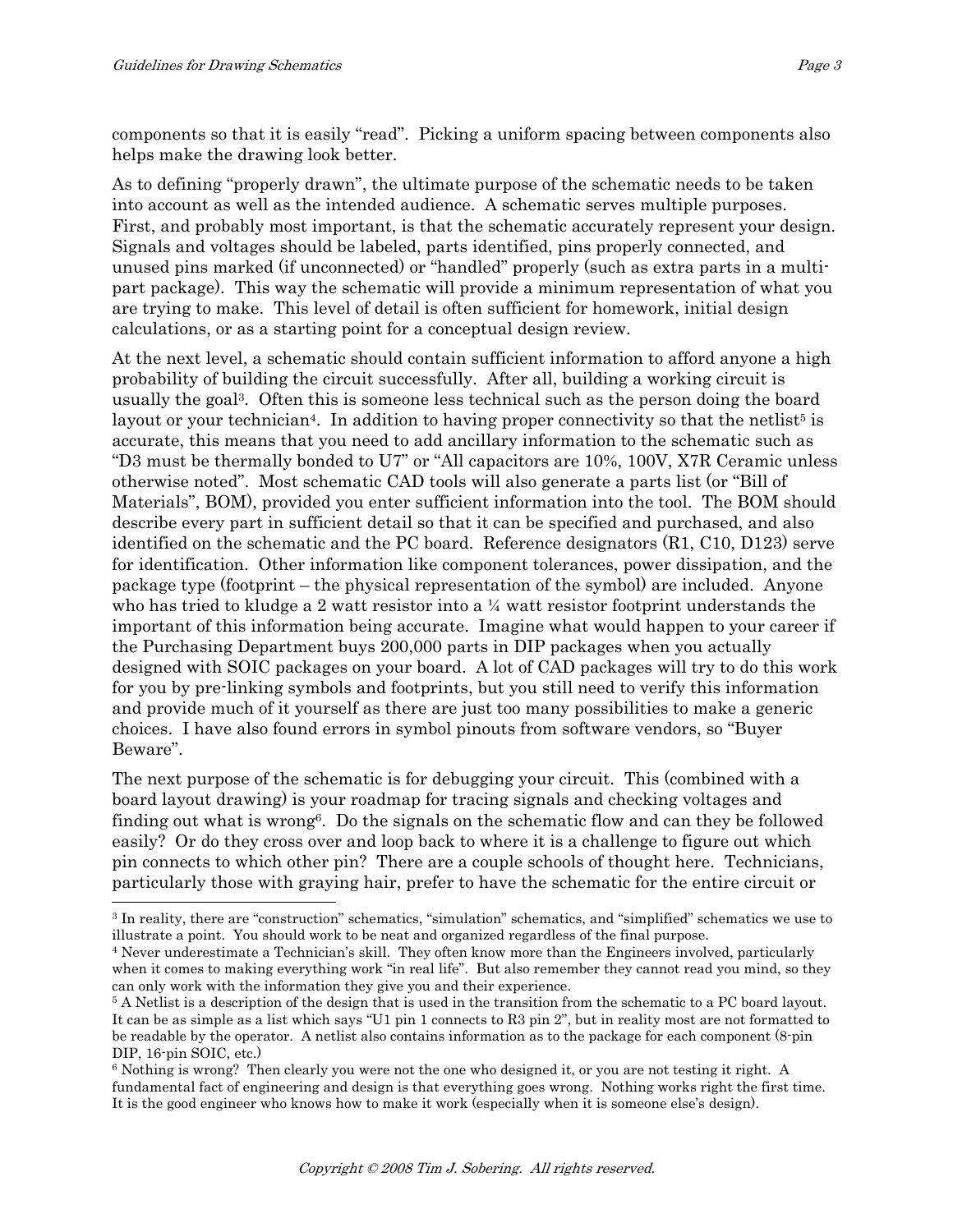subsystem on a single page. They don't care if it is a D-size drawing. They want to see every signal on the PC board and not have to flip through multiple pages and worry about which signals go where. I do not like this style of drawing although I do acknowledge the logic in the approach. If the design exceeds a single B size page<sup>7</sup>, my preference is to use multiple pages and divide the schematic into logical subsystems. I discuss this more below.

To me, "Is it easy to read?" is the final and most important aspect of a schematic. Everything discussed above comes down to this statement. If the schematic is drawn with these purposes in mind, it will be useful and look professional. And as the schematic is the circuit designer's ultimate form of communication, this will reflect on you8.

Here are some guidelines that I have used over the years that will help get you to a starting point. Remember, you will likely need to adapt to your companies specific requirements once you are employed. Or perhaps, you can crusade to change their culture. Not all of the conventions below are covered in a standard and some may deviate from the strictest interpretations. Some are simply picky, but I have a job where I review schematics drawn by many other people, so to make that process efficient I try and make all of the designers follow the same basic rules so that I can quickly understand what they draw.



#### Figure 2. Common vs. IEEE symbols

1. Symbols are important. Some are quite esoteric and rarely used outside specific disciplines. It goes without saying that you should use the right symbol, but a common example where most organizations deviate from this rule is with logic symbols. IEEE has well defined standards for logic symbols, but it seems Texas Instruments is one of the few companies that use them. Most CAD packages have what we might think of as more common symbols, but some of the higher end packages offer the IEEE symbols in a separate library.

 One area where you should be very careful is with capacitor symbols. There are "polarized" and "non-polarized" capacitors. It is very important to distinguish them as polarized capacitors (Aluminum or Tantalum Electrolytics) are damaged when reverse biased. The damage will cause the capacitor to becoming "noisy" and eventually fail.

<sup>&</sup>lt;sup>7</sup> In my experience, a schematic drawn on a B-size page  $(11$ " x  $17$ ") can be printed on an A-size page  $(8.5$ " x  $11$ ") and still be very readable. So if you do not have a large format printer available, limit your schematic page size to a "B".

<sup>8</sup> Look closely at your schematic. A good schematic will take a little extra time to draw, but it should look good.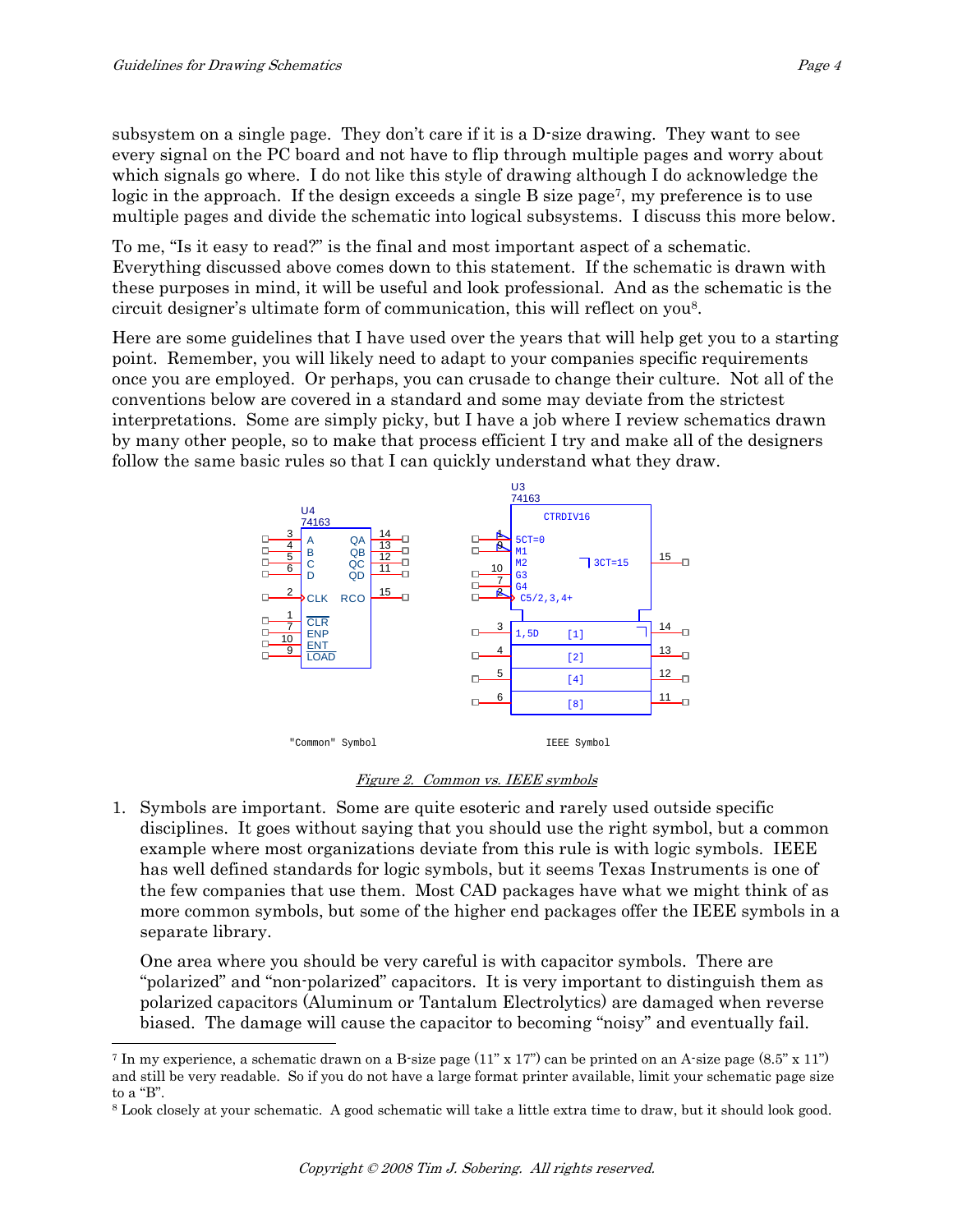These failures can be dramatic, including smoke, fire, or even explosion. If you accidentally reverse bias a polarized cap (and are fortunate enough to avoid an explosion) throw it in the trash. It is useless. DO NOT INTENTIONALLY REVERSE BIAS A CAPACITOR "JUST FOR FUN". IT IS DANGEROUS, CAN CAUSE A FIRE, USUALLY PRODUCES SHRAPNEL OR TOXIC GASSES, AND CAN CAUSE INJURY TO YOURSELF OR OTHERS9.

 I see a lot of variation in the symbols designers use for capacitors, and this can often cause errors. The figure below shows the capacitor symbols from IEEE Std. 315. Style 1 is preferred because of the straight lines. Style 2 is probably more recognizable to you.



#### Figure 3. Standard symbols for capacitors

 The problem I have with these symbols is that is you photocopy a schematic a few times, the little "+" sign can vanish. This can cause significant problems. So I have always used the bottom left symbol only for a non-polarized cap and the top right symbol for a polarized cap. This way, even if the "+" doesn't print clearly or the photocopy doesn't show it clearly, my designs are always clear, at least to me.

2. Being able to distinguish which nets connect and which cross over is critical. The "dot convention" has been developed to clarify connections. The figure below shows the accepted and preferred methods of connecting or crossing nets. The little arc in the upper left is the archaic method, so don't use it (your CAD tool likely will not draw it anyway). And in recognition of the photocopying problem, I have started forcing myself to use only the "preferred" connections. This way, if the "dot" disappears, you can still tell which nets cross and which connect.



Figure 4. Conventions for crossing or connecting nets

 $\overline{a}$ 9 In my course, the failure to follow this restriction was grounds for disciplinary action under the Student Code of Conduct and a withdraw-failing grade for the course.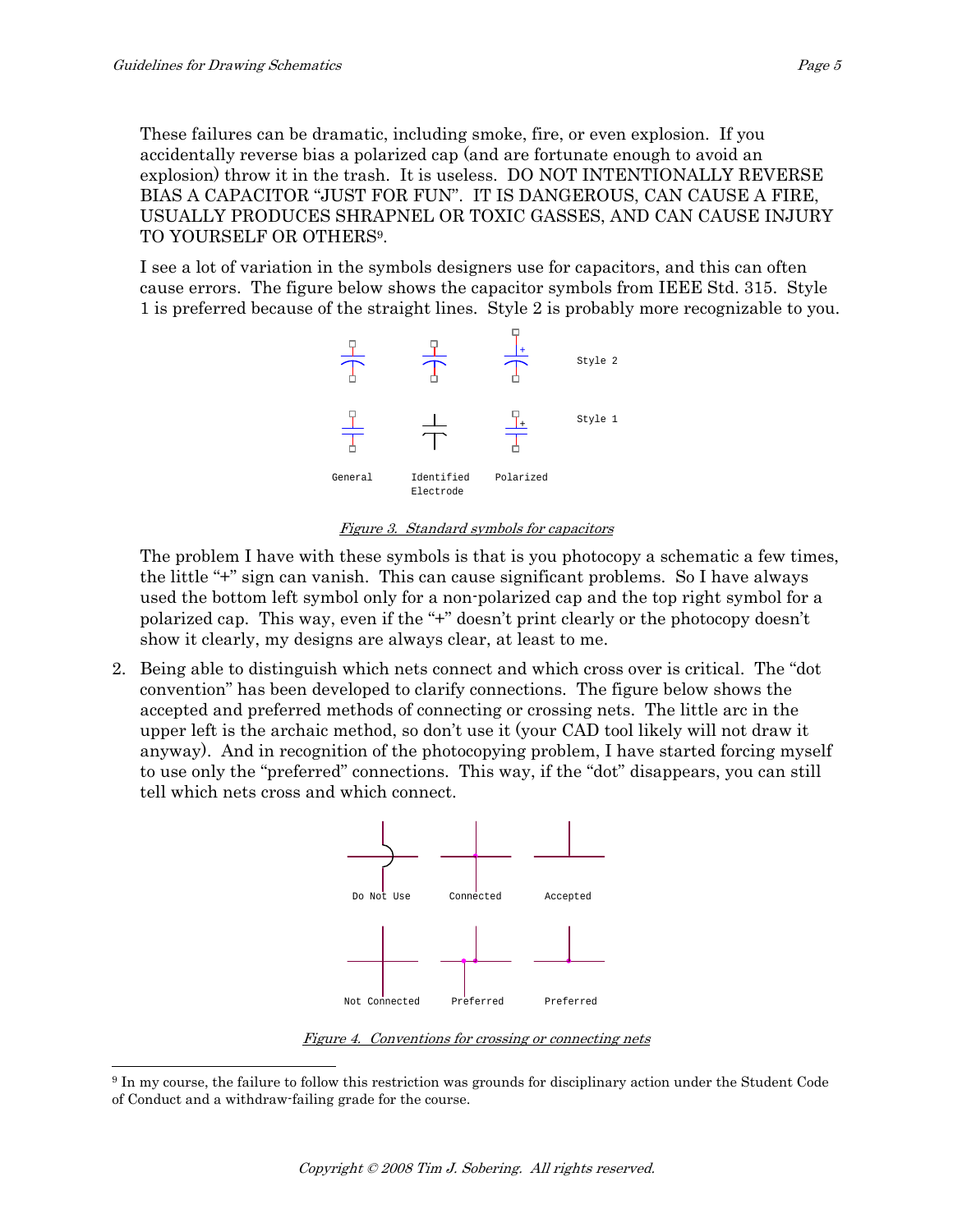3. While I am not aware of a specific standard, when a net exits a symbol pin, I prefer that the connection advance at least one grid point straight out before making a direction change, as shown below. There was actually a time when the style used on the left, while appearing to be a connection in the schematic, would not show up as a connection in the netlist. It also helps with making a schematic neater as you are less inclined to pack parts too closely.



#### Figure 5. Connecting nets to pins

4. Another very important part of the schematic requiring attention are Reference Designators and the associated values. Part "references" are the letter/number combinations used to indicate the type of component (see Table 1) and to uniquely identify each one (R1, R2, R3, etc.) in your design. References are frequently printed on a PC board "silkscreen" to permit easy location of components. References should be located next to the component with which they are associated. You should develop a pattern and stick to it for the entire design (above or below horizontal components, left or right of vertical components. Refer to Figure 6 for examples of correct and incorrect placement. I have seen students remove all references from their schematic and move them off to the side. This makes talking about the design very difficult, especially by phone. It is a lot easier to say "I think you have the wrong value for R1" than to say "you see the third resistor from the left of that diode...". Don't make your life more difficult than it needs to be.

| Code    | Package                       | Code    | Package         |
|---------|-------------------------------|---------|-----------------|
| C       | Capacitor                     | P       | Connector, Plug |
| D or CR | Diode                         | PS      | Power Supply    |
| D or VR | Zener or Breakdown Diode      | Q       | BJT, SCR, SCS   |
| D       | LED                           | R       | Resistor        |
|         | Fuse                          | S       | Switch          |
| J       | JFET, Connector, Jack, Jumper | T       | Transformer     |
| K       | Relay                         | TP      | Testpoint       |
| L.      | Inductor                      | U or IC | IС              |
| М       | <b>MOSFET</b>                 | X or Y  | Crystal         |

Table 1. Common reference designators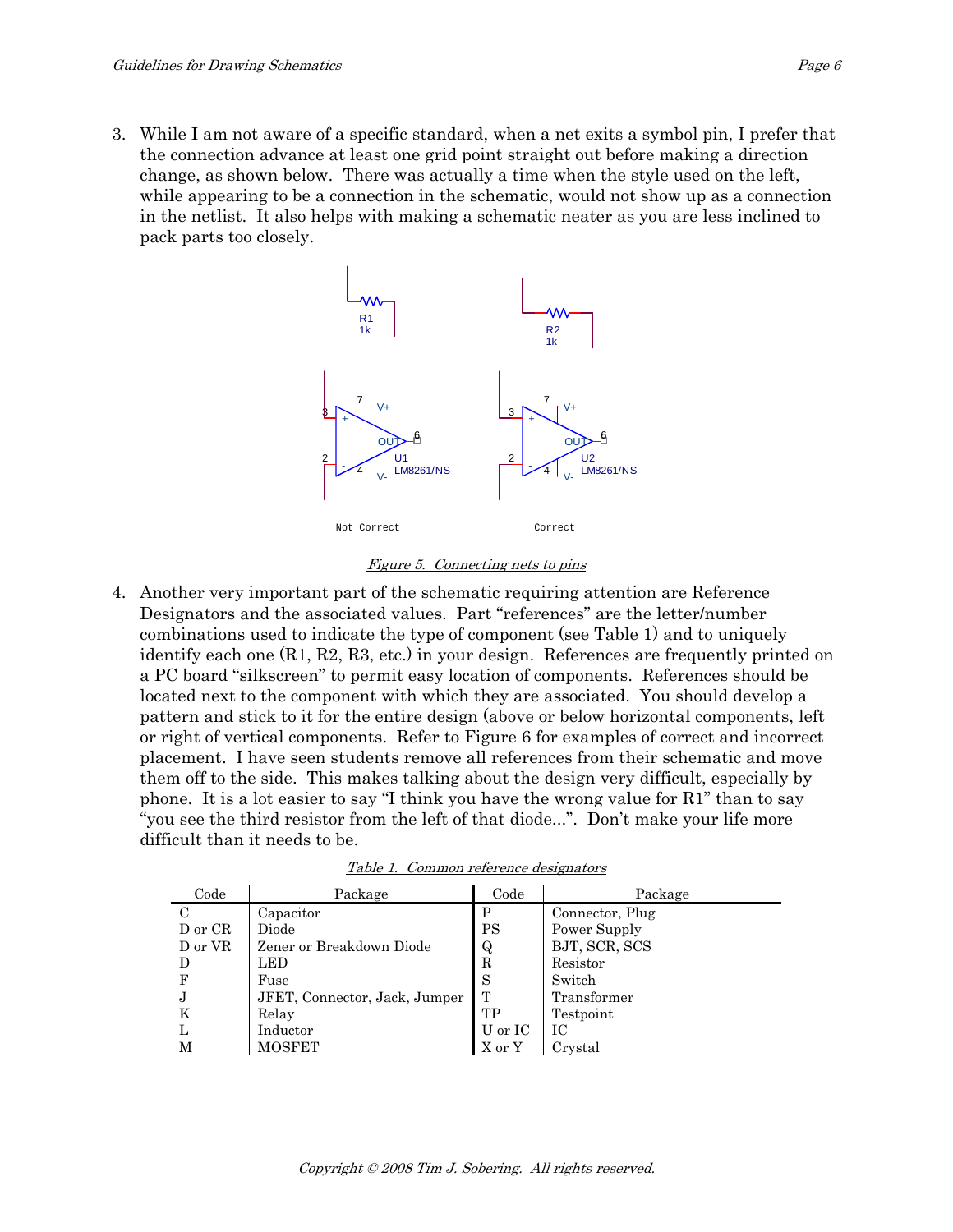

Figure 6. Positioning reference designators

On a related note, you should only use standard component values in a schematic. Students get used to using a simulation program that is happy with any value you put into the design. But while you can simulate with a  $1.02376 \text{ k}\Omega$  resistor, you'll never find one in the parts bin. So unless you are doing something fairly unique, you only reveal your inexperience when you stray from standard values. And use an appropriate number of digits. Yes, a 10 k $\Omega$  resistor is the same as a 10.0 k $\Omega$  resistor, but if you have specified 1% parts, 10.0 k $\Omega$  is not ambiguous. If you don't know the value for a component yet, or if it needs to be determined during testing, give it a unique value. This way, the design can still go to layout (as long as you specify the footprint) but everyone knows more information is needed. A company I worked for used the term "select", for parts that needed to be selected by the engineer. For parts like these I change the "value" field to RSEL or CSEL to signal my technician that I don't know what I need yet $10$ .

- 5. Draw your schematics so that signals "flow" from left to right. With amplifier circuits this is usually very easy. With larger digital designs it can be more challenging. The goal is readability, so if following this rule makes the design less readable, don't do it.
- 6. Use busses when possible. All good CAD tools have the capability of grouping signals into a bus. Many designers don't think about this outside of digital circuit design. But if you have a 10-channel preamp, it could make sense to use a bus to connect those signals to the next stage. Avoid crossing busses if possible as this can be ambiguous. Again, the goal is readability.
- 7. Learn to use "global connectors" to minimize clutter. One global connector (or symbol) that we all use but probably don't think of in this way is the ground symbol. Some people will actually draw a schematic with a single ground symbol and a mass of wires going everywhere. Or they will have the power net across the top of a schematic and the ground net across the bottom. While this approach can work with smaller schematics and is often seen with transistor amplifiers, it often just makes the schematic less

<sup>&</sup>lt;sup>10</sup> I always see a lot of 1nF caps and 1k resistors in student designs as these are the default values in PSpice. I always wonder if the student really wanted a 1k resistor, or if it just happened to work.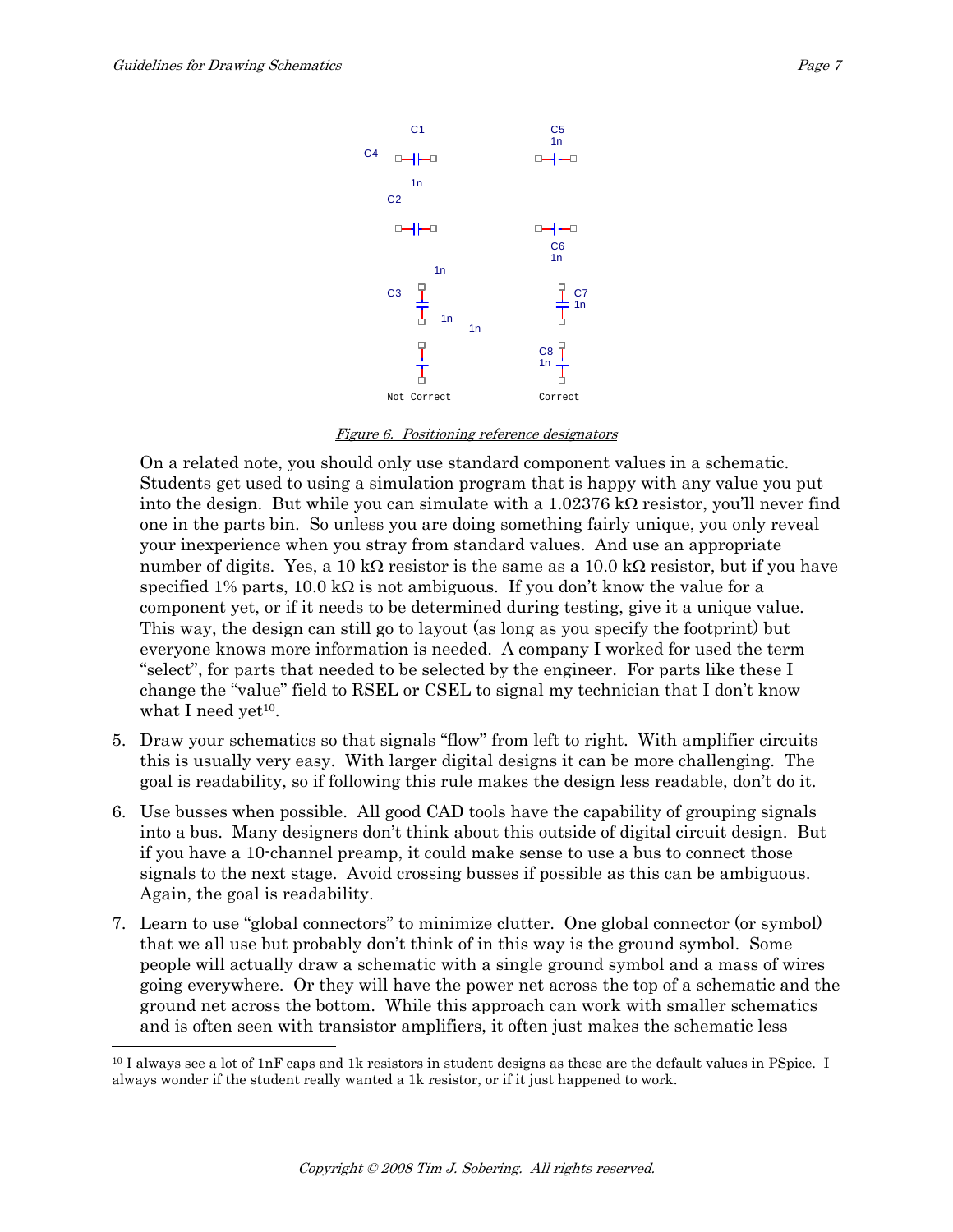readable. Referring to the drawing below, the "bubbles" for +V and –V, and the "bars" for VIN and VOUT, are global connectors.



Figure 7. Using global connectors in a design

The difference between the two schematics is that the schematic on the right uses additional global connectors to move less important components<sup>11</sup>, the bypass capacitors, away from the signal path to reduce clutter. While in this simple example it doesn't make a big difference, imagine a schematic with a few hundred I.C.'s. Globals will reduce clutter.

The downside of globals is that you can lose track of where a signal goes. If you are not careful you may not recognize that VOUT goes to several different locations, perhaps to several different pages of the schematic. As the designer you might recognize this, but as a technician, or as someone helping to debug someone else's design, it can cause a problem. For single page schematics, this can be handled by limiting your use of globals to logical connections, such as power, ground, or connectors. Another good rule is to have all of your inputs aligned on the left side of the page and all of your outputs aligned on the right. This works well with schematics spanning a few pages because you can find a signal name by simply scanning down the edge of the page. A signal from another page that appears in the middle of a drawing is easily overlooked. Naming signals logically and clearly will help avoid these problems.

For schematics that span many pages, a hierarchical design is best. With a design hierarchy, "ports" are used in place of the signal global connectors on the schematic pages. These ports are then used to develop a top level drawing that shows the interconnection of all of the signals between the pages of the schematic, as shown in the figure below.

<sup>&</sup>lt;sup>11</sup> I can already hear the screams. Bypass capacitors are arguably some of the most important components in a design. However, it's safe to assume that any "good designer" would never leave them out, right? So since they are ubiquitous, they are often placed separately with instructions as to how to physically associate them with I.C.'s on the PC board.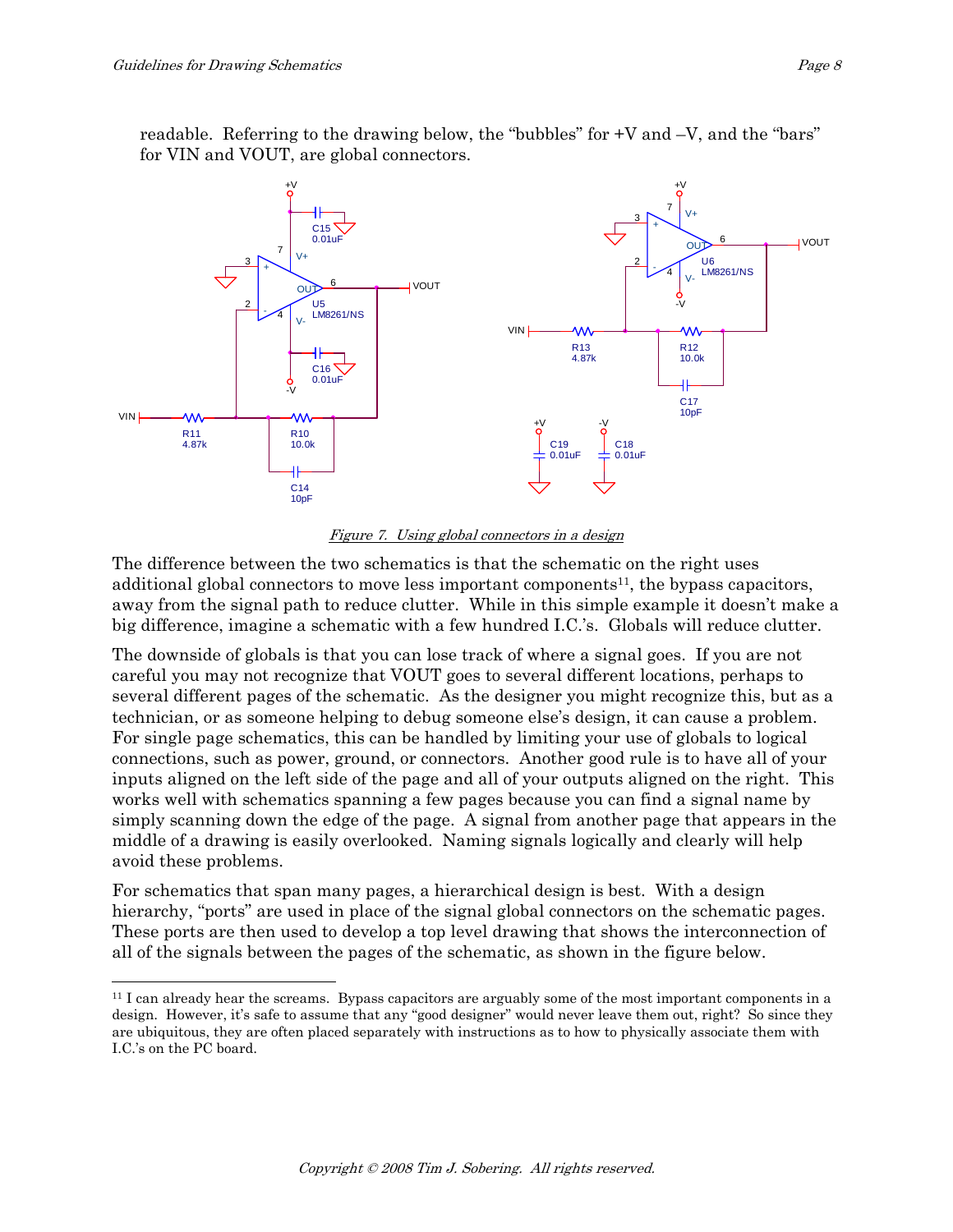

Figure 8. Top level of a hierarchical design

 The better schematic packages permit you to select the hierarchical block and descend the hierarchy to the schematic page below. Usually there is no effective limit to the number of levels in a hierarchy, and most CAD tools permit a schematic to be re-used, i.e. if your design has multiple identical circuits (or channels) you only need to draw the schematic once and by placing multiple hierarchical blocks all referencing the same underlying schematic, you can build up your design quickly. This way, if the design of the channel changes, you only need to edit one drawing and the change is propagated through all of the channels in the design. Hierarchical designs can be a little confusing at first, but they are very powerful.

8. Another useful but less used global is the use of explicit Net Names. Net Names are placed directly on a "wire" connection. They are global, so they can be used for connectivity (as long as you don't misspell the name!). They are often used to name the signals on connector pins. Even if the signal doesn't go anywhere else in the design, they can be very useful for clarifying the purpose of a signal. Some CAD tools also let you place a "bar" above a name to indicate a digital signal is active low. However, a more common convention is to append a  $\setminus$  or a \* to the name as some netlist generators cannot handle non-standard characters. Another use is when the design transitions to PC board layout. Rather than having some cryptic net name assigned by the software (N00237), you will see the text of the net name in the layout (IN\_27). This helps in identifying nets that require critical routing.



Figure 9. Net names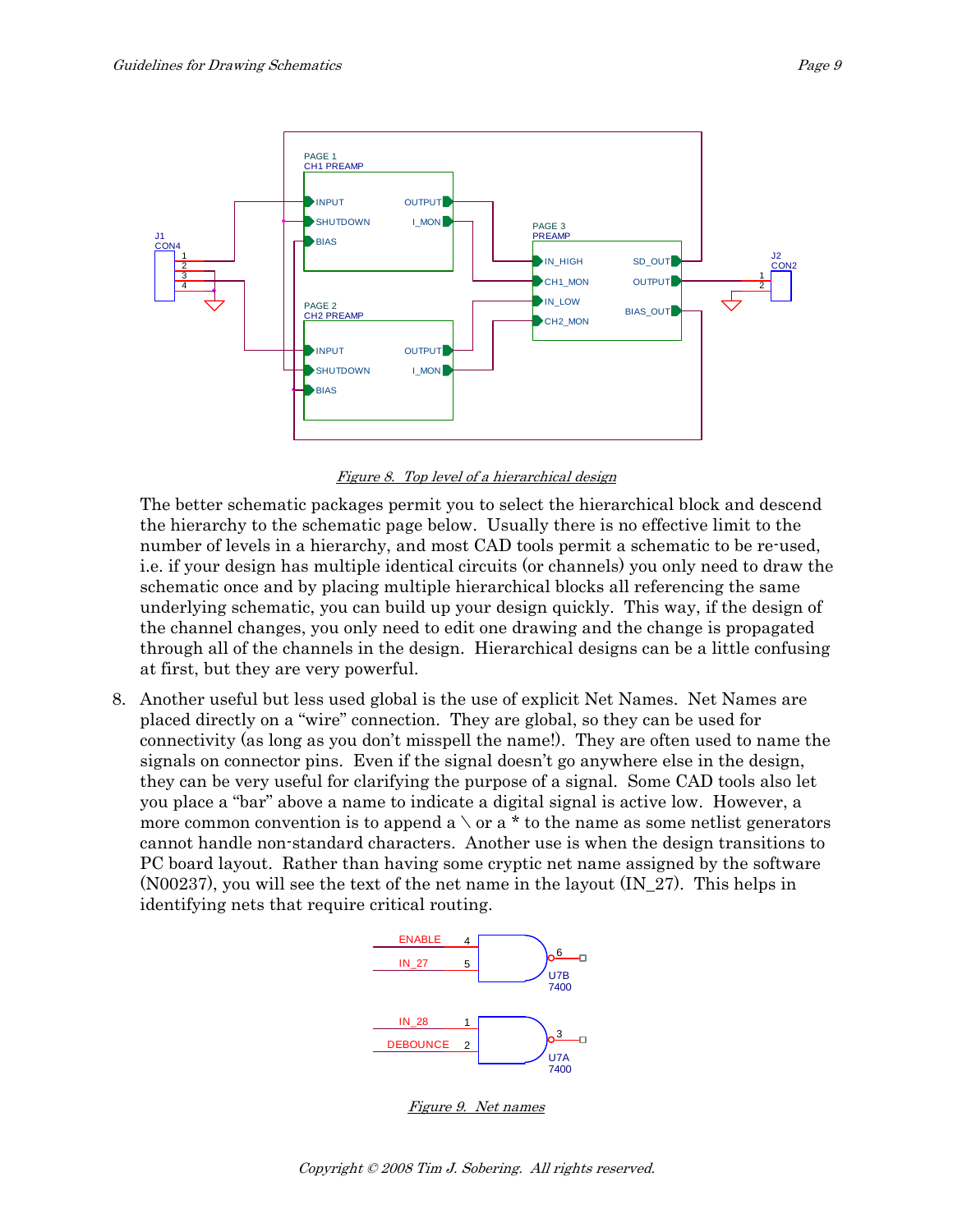- 9. Most Op Amp symbols are drawn with the non-inverting input above the inverting input (see Figure 7). Because this is "upside down" from the way students see Op Amps drawn in class, they often flip the Op Amp orientation to match what they are used to. However, if you do this, your positive power pin will point down and the negative point up. The convention is that positive power is up and negative is down, so it is likely that someone will miswire your design if you start flipping parts. Do not flip parts without a good reason and always draw schematics with positive up and negative down. This goes for ground symbols as well. Ground should not point up, left, or right; only down.
- 10. The three columns of Figure 10 show the ground symbols available in the Capture CAD tool used in the department. Below each symbol is the associated net name, which is accessible if you double-click on the symbol. The "0" net is a required node in PSpice and all signals are references to this node. "GND\_EARTH" would typically be used for a chassis ground or safety ground. I have never used "GND\_FIELD SIGNAL" but I'm assuming it has something to do with RF design. That leaves "GND", "GND\_POWER", and "GND\_SIGNAL. There are two issues here. First is the physical shape of the symbol and what that shape means to most engineers. Second is the name of the net associated with the symbol and also that you can edit and change the name.

| $\equiv\atop{0}$ | ₩.        |            |
|------------------|-----------|------------|
| 0                | GND       | GND_EARTH  |
|                  |           |            |
| ↸                | ₩         |            |
| GND_FIELD SIGNAL | GND_POWER | GND_SIGNAL |

Figure 10. Orcad (Cadence) Capture ground symbols

 In reality you could use any shape you want for a ground net symbol. You could even use one of the "bar" or "bubble" globals discussed above and just name it whatever you like. This would be a little silly, but it is important to understand that "ground" is no different than other nets as far as the CAD tool is concerned. What should be evident from looking at Figure 10 is that the symbol used for "GND" and "GND\_POWER" are identical, yet the net name (which is not displayed in the schematic editor) is different. So if you are careless and use both of these symbols in your design, visually they all appear to be a single net, but the CAD tool will treat them as two separate nets that are not connected to each other. This is a huge problem.

 Also, as mentioned above, it is possible to edit the net names associated with any of these symbols. I once had an engineer working for me who would do exactly that. Then, when I went in and edited one of his designs and had to insert additional ground symbols, we ended up with a real mess. Fortunately I realized what happened when we were laying out the PC board and corrected it before the board was built.

 For these reasons, I established conventions that we use in my lab. First, never change the underlying net name associated with a ground symbol. Second, we use only the "GND", GND\_EARTH", and "GND\_SIGNAL" symbols in our designs. "GND\_EARTH" is only used for chassis or safety grounds. "GND\_SIGNAL" is used for analog ground and "GND" is used for digital ground. If a design does not need multiple grounds, either "GND" or "GND\_SIGNAL" is acceptable.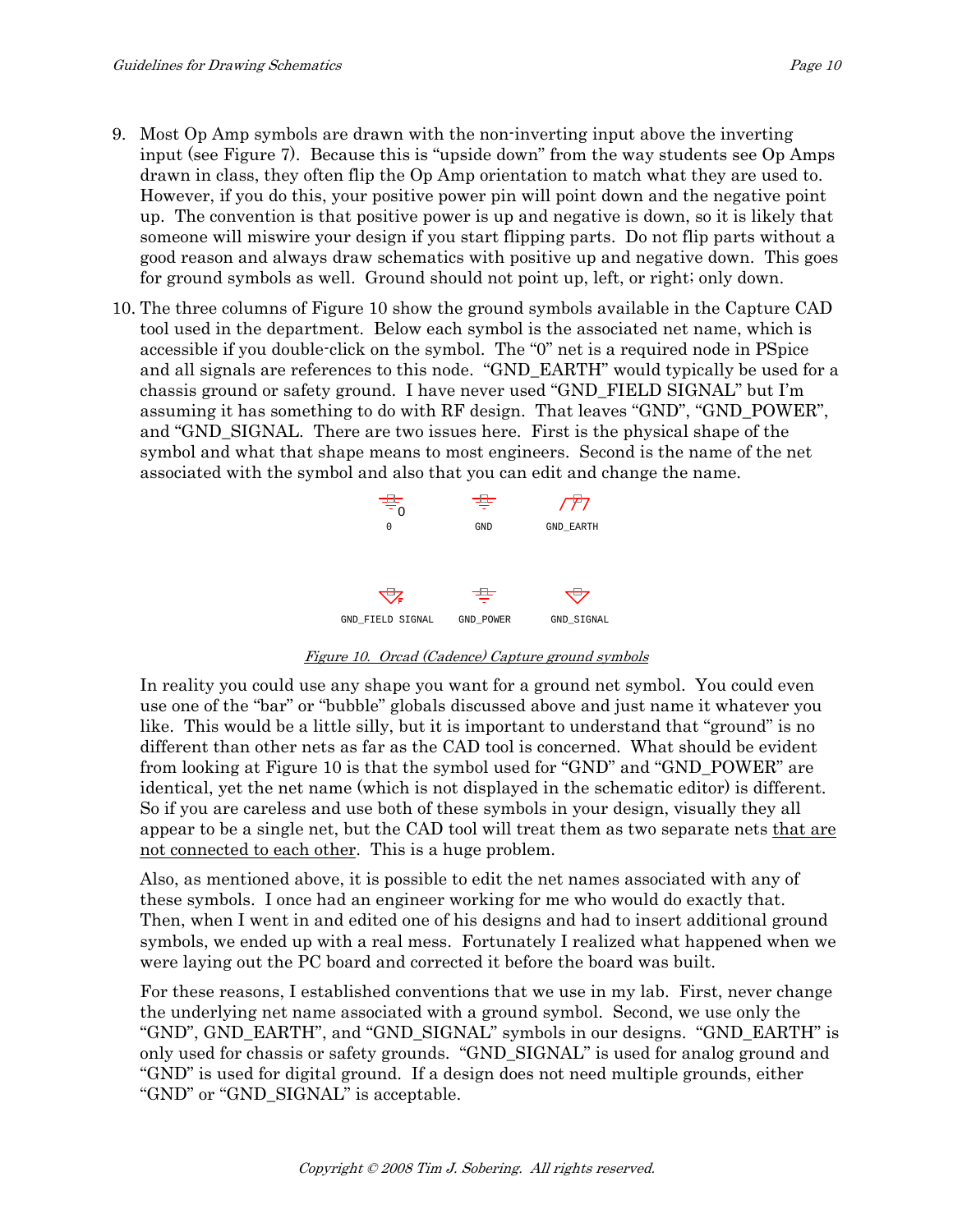There are times when another ground reference is required. Notice that the digital symbols in Figure 2 and Figure 9 do not show either ground or power connections. For reasons I've never looked into, logic symbols have hidden power pins. In Capture, these are typically named VDD or VCC and VSS or VEE. For connectivity, you need to specifically connect a global with that name to your power and ground nets, as shown in Figure 11. I typically do this where power enters my board so it is done and I don't forget. For the power connection, I use the common "bubble" global. For the ground connection, I use a global called "VCC\_ARROW" and rotate it so it is pointing down. This serves several functions. First, it looks kind of like a ground symbol, so it makes sense. Second, it explicitly displays the name of the net, unlike the ground symbols in Figure 10 where the name is hidden. This is very useful because sometimes you need to have another, specifically dedicated "ground" in your circuit so that you can segregate a return current and treat it differently from the other grounds in your layout<sup>12</sup>. For example, you might have a thermoelectric cooler (TEC) that draws 5 amps. It could make sense to isolate that current from the (low current) grounds associated with the circuitry that measured and controls the TEC temperature, and connect them back where power enters your board. By using a separate but clearly defined symbol, your schematic can clearly illustrate this.



Figure 11. Method of connecting hidden power pins

- 11. Most CAD programs have tools for adding lines, boxes, arrows and text to a schematic. Use these tools to delineate circuit functions or add notes to be used when laying out, assembling, or testing the circuit. Anything that adds clarity is good.
- 12. Watch out for multi-part packages. Quad Op Amps or a hex inverter will show up in your schematic as U4A or something like that. Watch that all of the parts get "packaged" into the minimum number of IC packages required. It's unprofessional to use four gates from a package but have 20 unused gates because they are all in different packages. Also, do something with the unused devices as all unused inputs must be connected to an appropriate potential or you will likely have an oscillator or a large current sink on your board. For example, CMOS logic inputs can be tied directly to VDD or VSS. Some sources say that TTL inputs can be left open but I don't recommend it particularly for chips more complex than basic logic gates. TTL inputs should be tied to VCC through a  $1k\Omega$  to 5k $\Omega$  resistor (some sources say this is no longer necessary, so do your homework). Often you want to pick a state that has the lowest power

<sup>12</sup> While often neglected, "Ground" is a critical net in a circuit. Arguably the most critical. A good designer always thinks in terms of "return currents", i.e. how the current gets back to the source. This can make or break a design. If you allow a circuit that draws a large current to share a return path with a low current circuit, the parasitic resistance, capacitance, and inductance on the board will allow the high current circuit to influence the low current, likely destroying its accuracy or creating an unintended feedback path.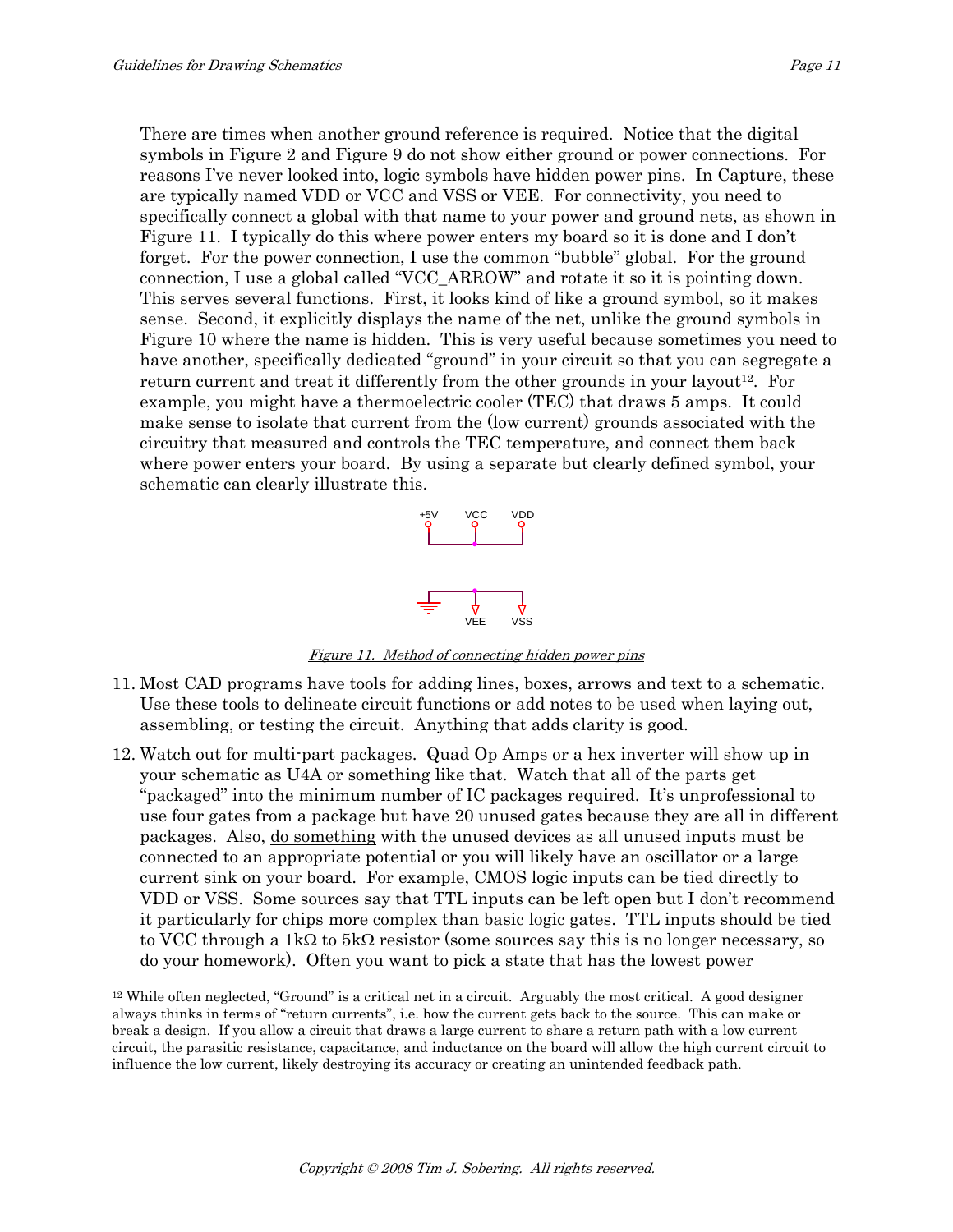consumption. Unused Op Amps are best configured as a unity gain follower<sup>13</sup> with the non-inverting input tied to the middle of the power supply rails. Outputs can typically be left unconnected.

- 13. While perhaps not really a schematic issue, provisions for breaking up a design should in included particularly if you are working on a prototype. This can be as simple as including a jumper or a zero ohm resistor in between subcircuits so that each can be tested individually. Keep in mind however, that some analog circuits require specific load impedances, so if you disconnect the circuit from what it is driving you may want to include a provision to add the appropriate load. Also, testpoints (some means of connecting scope probes, signal sources, etc. should be added to your circuit (again, primarily for prototypes) to facilitate testing. This is a common error and nothing is more frustrating than discovering that a critical signal is hidden under a chip or on an inner layer and you cannot gain reliable access to it.
- 14. When you draw a schematic you should get used to adding connector symbols for all offboard signals and for power. Power has to get to your circuit somehow and while you may end up simply building the circuit on a "white board", it still makes sense to document all of the inputs and outputs. Keep in mind that all power and signal I/O should be twisted with a ground for low inductance and reduced susceptibility to EMI.
- 15. My last piece of advice is to use the Title Block. Name your circuit and put your name on the circuit. It makes the drawing look more professional. The figure below is an example of a basic schematic that should be produced by a student. It contains the minimum detail required for some ne to build the circuit<sup>14</sup>.

<sup>&</sup>lt;sup>13</sup> This assumes the amplifier is compensated for unity gain stability. If it is not, you have more work to do to prevent it from oscillating.

<sup>&</sup>lt;sup>14</sup> Some of the values are missing because the students in my class need to compute them. The schematic is also missing some details as to the footprints. This is OK because they are provided a parts kit for the project.